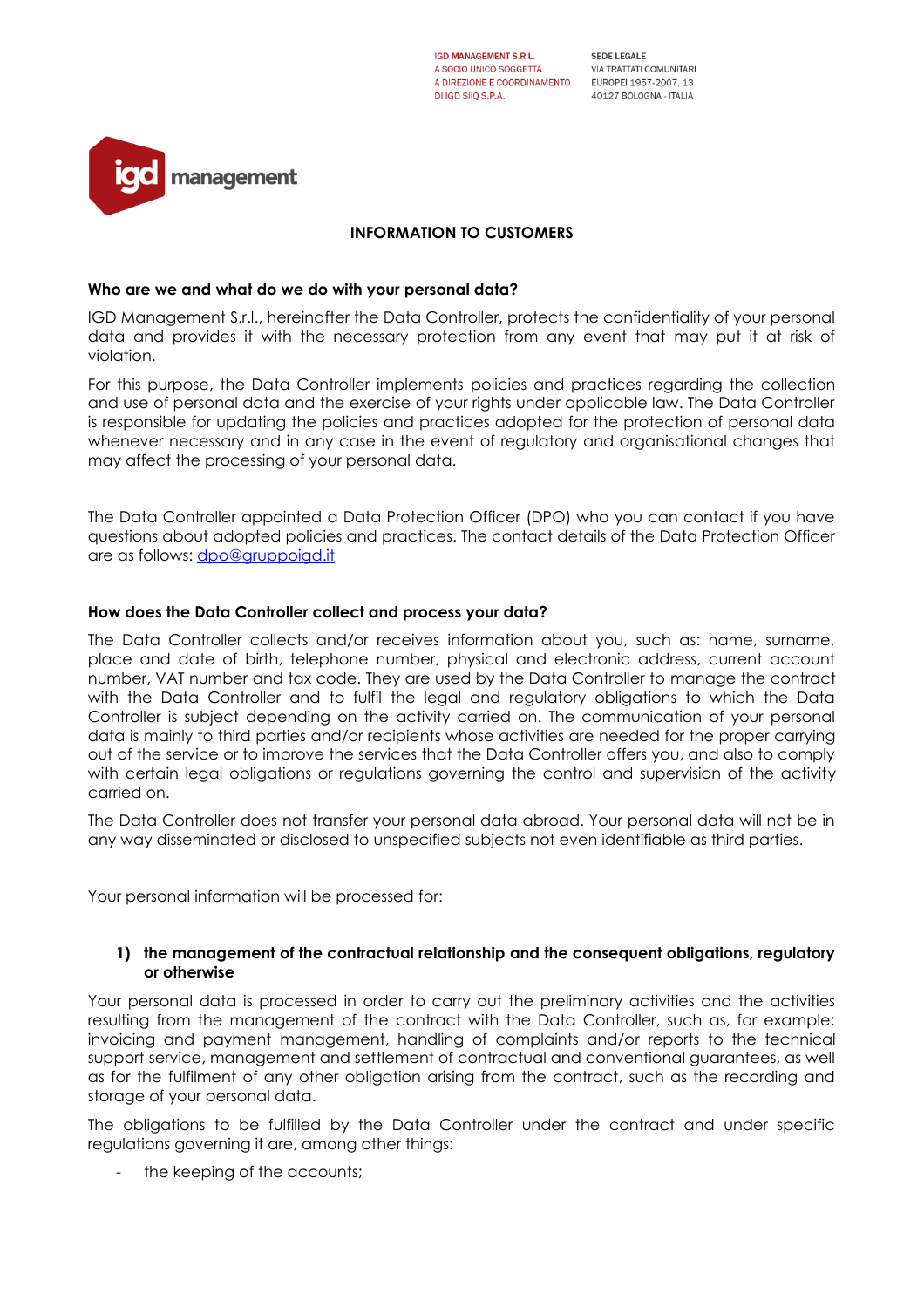**SEDE LEGALE** VIA TRATTATI COMUNITARI EUROPEI 1957-2007, 13 40127 BOLOGNA - ITALIA



Your personal data is also processed to prevent fraud, including contractual fraud. Finally, your data (such as your land line and/or mobile phone number and your electronic address) will be processed to provide you with support on the services covered by the contract.

Your personal data is also collected from third parties such as, for example:

- other data controllers, e.g. the companies of the group to which the Data Controller belongs
- lists and records kept by or under the authority of public authorities or similar bodies in accordance with specific national and/or international regulations;
- private and public bodies operating in the sector within the national and international territory with which the data controller established information relations;

The personal data that the Data Controller processes for this purpose is, among others:

name, surname, tax code or VAT number, place and date of birth, physical and electronic address, telephone number;

# **2) communication to third parties and recipients**

Your personal data is processed under the contract and the legal and regulatory obligations resulting from it.

Your data will not be disclosed to third parties/recipients for their own purposes unless:

- 1. you authorise to do so;
- 2. it is necessary for the fulfilment of obligations under the contract and law regulations governing it (e.g. for the defence of your rights, for reporting to the supervisory authorities, etc.);
- 3. the communication is made to the companies of the Group to which the Data Controller belongs in order to fulfil the obligations arising from the contract; auditing companies of the financial statements; quality assurance companies; banks for managing collections and payments; companies and law firms for the protection of contractual rights and/or dealing with debt collection; data processing and IT service companies (e.g. web hosting, data entry, management and maintenance of IT infrastructures and services, etc.);
- 4. the communication is made to the tax authorities and to public supervisory and control bodies towards which the Data Controller must fulfil specific obligations deriving from the specific nature of the activity carried on;
- 5. they are delegated or have the right, legally recognised, to receive your personal data. This is the case, for example, with family members, cohabiting partners or legal representatives (trustees, guardians, etc.).

# **3) IT security purposes**

The Data Controller processes, also through its suppliers (third parties and/or recipients), your personal data, including IT (e.g. logical access) or traffic data collected or obtained in the case of services displayed on the website [www.gruppoigd.it](http://www.gruppoigd.it/) to the extent strictly necessary and proportionate to ensure the security and capacity of a network or its servers to withstand, at a given level of security, unforeseen events or unlawful or malicious acts that compromise the availability, authenticity, integrity and confidentiality of retained or transmitted personal data.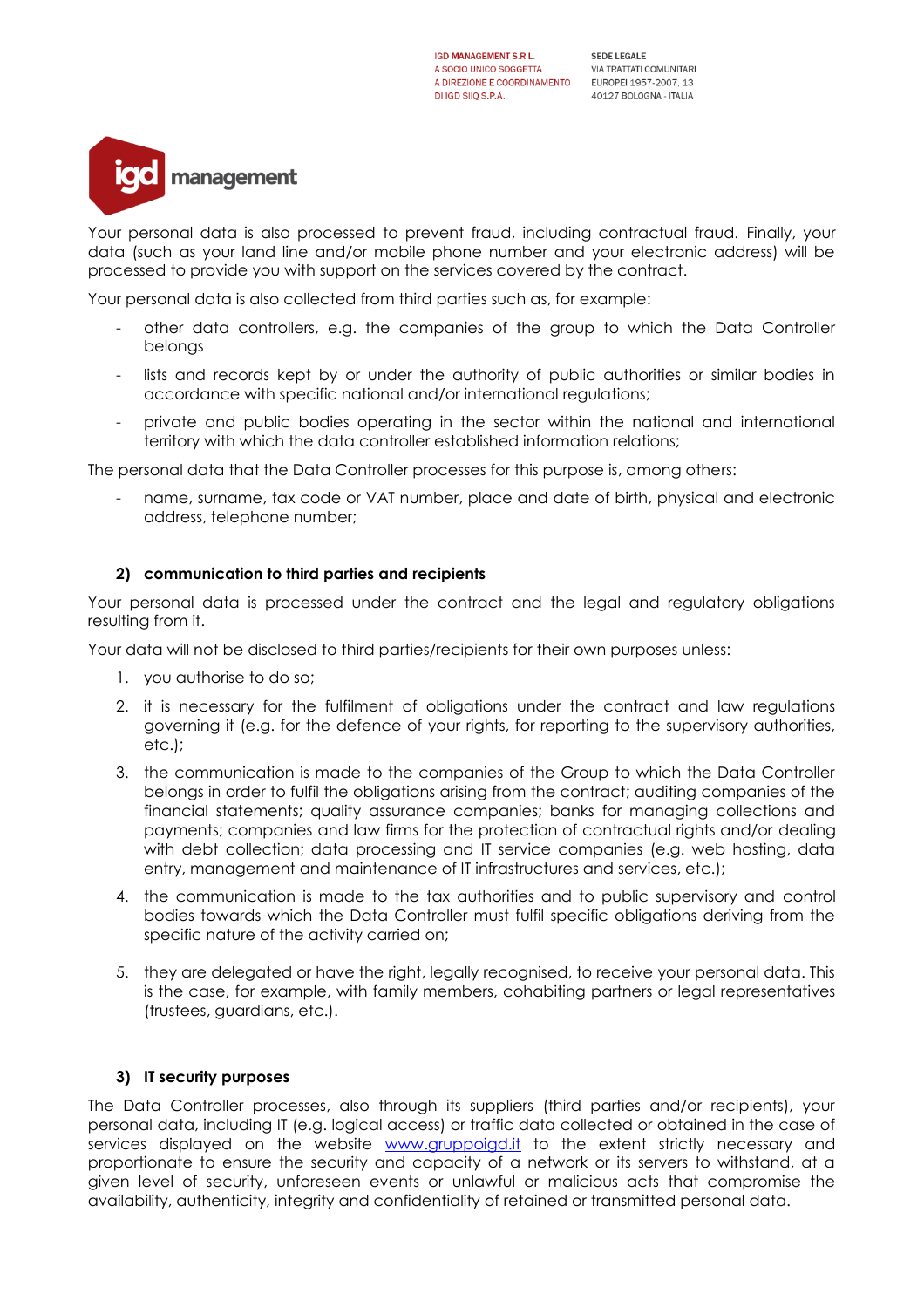**SEDE LEGALE** VIA TRATTATI COMUNITARI EUROPEI 1957-2007, 13 40127 BOLOGNA - ITALIA



For these purposes, the Data Controller envisages procedures for the management of personal data breach in compliance with the legal obligations to which it is subject.

# **What happens if you do not provide your data?**

If you do not provide your personal data, the Data Controller will not be able to carry out the processing operations related to the management of the contract and its services or the obligations that depend on it.

The intention of the Data Controller was to carry out certain processing operations in accordance with certain legitimate interests that do not affect your right to confidentiality, such as those that:

- prevent IT accidents and allow notification to the supervisory authority or communication to users, if necessary, of the personal data breach;
- allow the communication of your personal data to the companies of the group to which the Data Controller belongs for administrative purposes;
- allow communication to third parties/recipients for activities related to those of contract management.

### **How and for how long is your data retained?**

Your personal data is processed by both electronic and manual means and tools made available to subjects acting under the authority of the Data Controller authorised and trained for this purpose. The paper and, above all, electronic files where your data is stored and retained are protected by effective and adequate security measures to counter the risks of violation considered by the Data Controller. It checks regularly and constantly the measures adopted, especially for electronic and telematic tools, as a guarantee for the confidentiality of personal data processed, stored and retained by them, especially if belonging to special categories.

Computer files are located within the EU (and EEA) borders and are not intended to be connected to or interact with databases located abroad.

#### **How**

Data processing is carried out on paper or through IT procedures by internal subjects authorised and trained for this purpose. They are granted access to your personal data to the extent and within the limits required for carrying out the processing activities that concern you.

The Data Controller periodically checks the tools by means of which your data is processed and its security measures, which it constantly updates; it makes sure, also through the subjects authorised to process data, that personal data for which processing is not necessary is not collected, processed, stored or retained; it makes sure that the data is retained with the guarantee of integrity and authenticity of its use for the purposes of the processing actually carried out.

#### **Where**

The data is retained on paper, computer and electronic files located within the European Economic Area, and appropriate security measures are ensured.

#### **How long**

The personal data processed by the Data Controller is retained for the time necessary for the carrying-out of activities related to the management of the contract with the Data Controller and until ten years after its conclusion (art. 2946 of the Italian Civil Code) or from when the rights that depend on it can be enforced (pursuant to art. 2935 of the Italian Civil Code); as well as for the fulfilment of the obligations (e.g. tax and accounting obligations) that remain even after the conclusion of the contract (art. 2220 of the Italian Civil Code), for the purposes of which the Data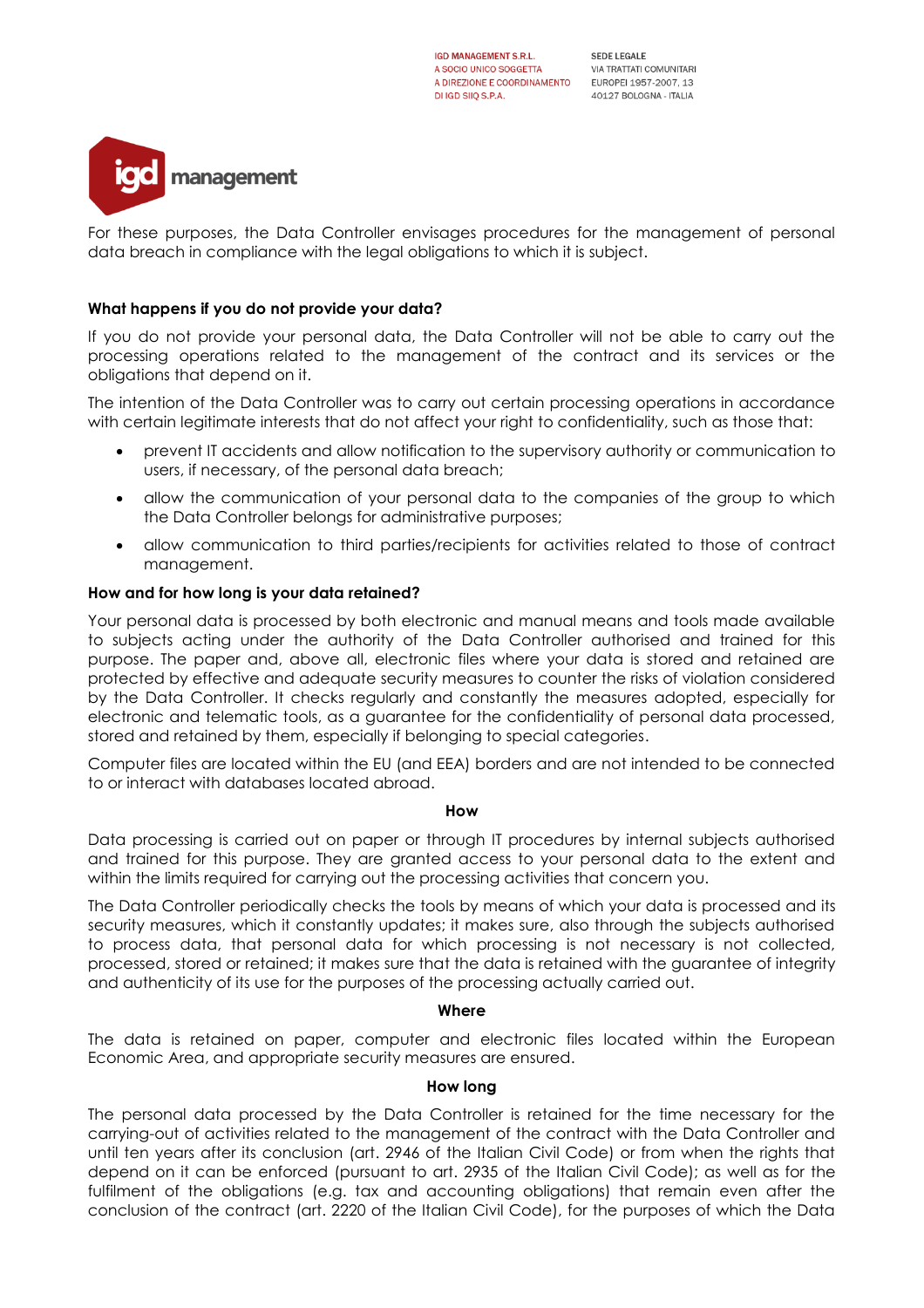**SEDE LEGALE** VIA TRATTATI COMUNITARI EUROPEI 1957-2007, 13 40127 BOLOGNA - ITALIA



Controller must retain only the data necessary for their furtherance. This is without prejudice to the cases in which the rights deriving from the contract should be asserted in court, in which case your data, only that necessary for these purposes, will be processed for the time necessary to pursue them.

This is without prejudice to your right to oppose at any time the processing based on legitimate interest for reasons related to your particular situation.

# **What are your rights?**

In substance, at any time and free of charge and without any special charges or formalities for your request, you can:

- obtain confirmation of the processing carried out by the Data Controller;
- access your personal data and know its origin (when the data is not obtained directly from you), the purposes of the processing, the data of the subjects to whom it is communicated, the period of retention of your data or the criteria used to determine it;
- withdraw your consent at any time if this is the basis for the processing. In any case, the withdrawal of consent does not affect the lawfulness of processing based on consent before its withdrawal;
- update or rectify your personal data so that it is always accurate and correct;
- erase your personal data from the databases and/or files, including backup files, of the Data Controller, if, among other things, it is no longer necessary for the purposes of the processing or if this is deemed unlawful, and provided that the conditions laid down by law are met; and in any event if the processing is not justified by another equally legitimate reason;
- restrict the processing of your personal data in some circumstances, for example if you have contested its accuracy, for the period required for the Data Controller to check its accuracy. You must also be informed, in reasonable time, of when the period of suspension has ended or the cause of the restriction of processing has ceased to exist, and therefore the restriction itself withdrawn;
- obtain your personal data, if received and/or in any case processed by the Data Controller with your consent and/or if its processing is carried out on the basis of a contract and with automated tools, in electronic format also in order to transmit it to another data controller.

The Data Controller must do so without delay and, in any case, at the latest within one month of receipt of your request. The time limit can be extended by two months, if necessary, taking into account the complexity and the number of requests received by the Data Controller. In such cases, the Data Controller will inform you of the reasons for the extension within one month of receipt of your request.

For any further information and to send your request, please contact the Data Controller at [privacy@gruppoigd.it.](mailto:privacy@gruppoigd.it)

#### **How and when can you oppose the processing of your personal data?**

For reasons relating to your specific situation, you may oppose at any time the processing of your personal data if this is based on legitimate interest, by sending your request to the Data Controller at the email address [privacy@gruppoigd.it](mailto:privacy@gruppoigd.it)

You have the right to have your personal data erased if there is no legitimate reason overriding the one that gave rise to your request.